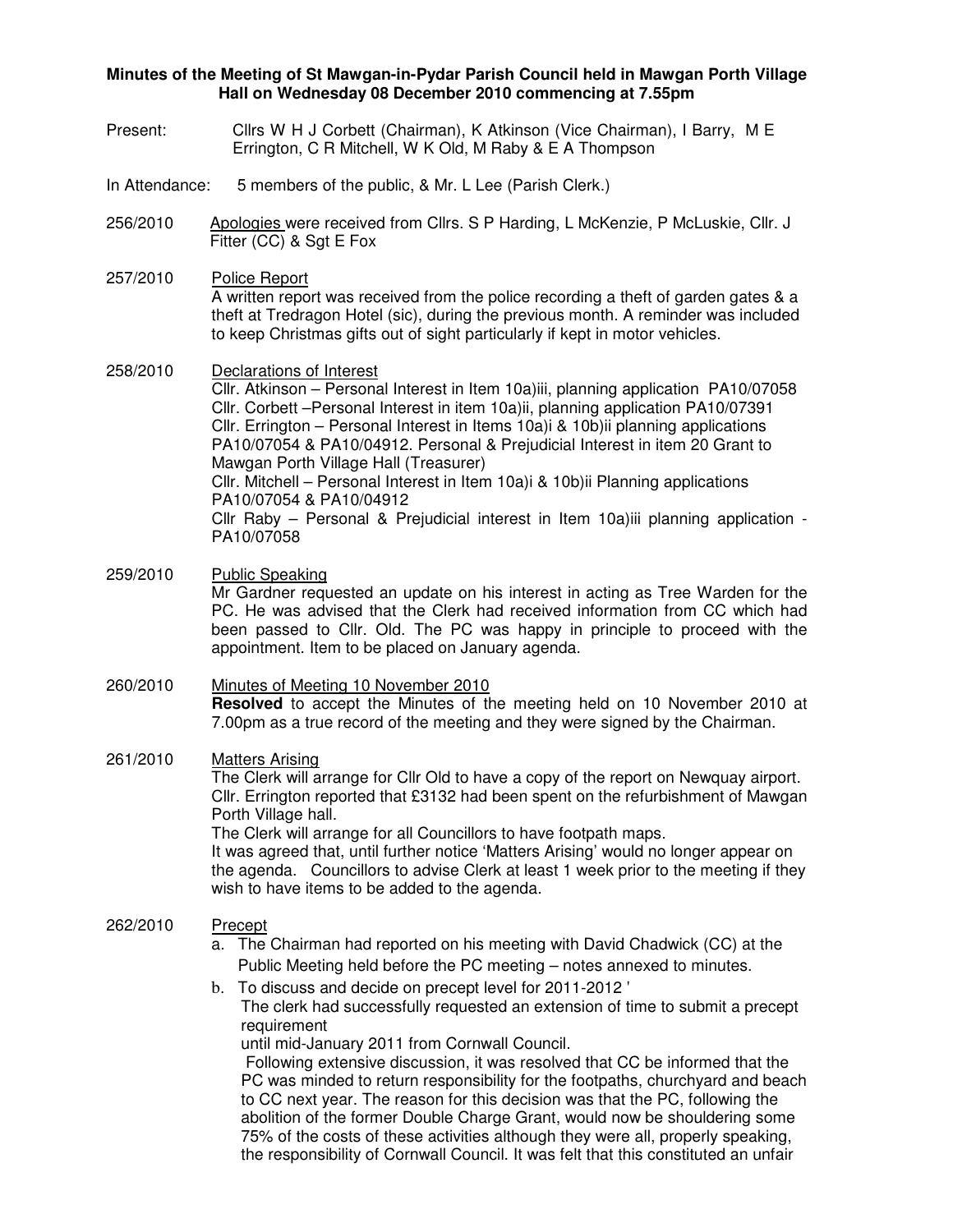burden on parishioners albeit that the level of service provided by CC might well be less than that currently provided by the PC.

 The position in relation to the responsibility for churchyard maintenance is not clear-cut - hence no definitive decision could be made - and this needs to be resolved as soon as possible.

 The Chairman will produce a short statement for parishioners explaining the rationale for the above decision.

263/2010 Clerk's Report The Clerk's report had been circulated prior to the meeting and there were no questions.

## 264/2010 Vacancies in Council

- a. The 14 days notice period has expired and Cornwall Council has advised that no election has been requested so the PC can now co-opt 2 new members.
- b. **Resolved** to co-opt Michael Raby to fill one of the vacancies. He duly signed his Declaration of Acceptance of Office and took his place as Councillor.

## 265/2010 Planning

(a)New Applications

i) PA10/07054 Mr & Mrs T & E Uff, Greenacres Trenance

Proposed conversion of garage to granny flat, bathroom & motor garage (amended resubmission)

No plan for the garage had been included in the pack so the PC was unable to comment. Clerk to request further information from CC & request an extension to the time allowed for comments.

ii) PA10/07391 Mr & Mrs W Finnemore, Church Close,

#### **Trevarrian**

Proposed to build a Rosewood external- white internal PVCu Porch at the side of the house connected to the existing conservatory. Resolved – **No objections** 

Cllr Raby left the meeting

iii) PA10/07058 Mr & Mrs B Louveaux, The Old Rectory Lodge, St Mawgan Proposed Slate roof repairs/renewal of fixings/replacement Resolved – **No objections**. Cllr. Raby returned

- b) Advices and decisions from Cornwall Council
	- i) Notice of Appeal C2/09/01423 Mr P Latowsky, Moorlands, Mawgan Porth TR8 4DL Erection of 2 residential dwellings **Resolved** – Chairman to submit written submission to PINS in support of LPA's decision to refuse planning permission
	- ii) Application Withdrawn PA10/04912 Greenacres, Trenance, Mawgan Porth
	- iii) Grant of Conditional Planning Permission –PA10/06024 Merlin Farm Proposed demolition of workshop & construction of 7 holiday units
	- iv) Grant of Conditional Planning Permission –PA10/06563 Woodland View, Higher Tolcarne – Change of use from 2 units to single dwelling & including removal of external staircase, new porch & enlargement of existing dormer windows
- c) To discuss enforcement issues
	- i) Trevarrian Holiday Park- Caravans are being stored on the main part of the site in contravention of the conditions attached to the relevant planning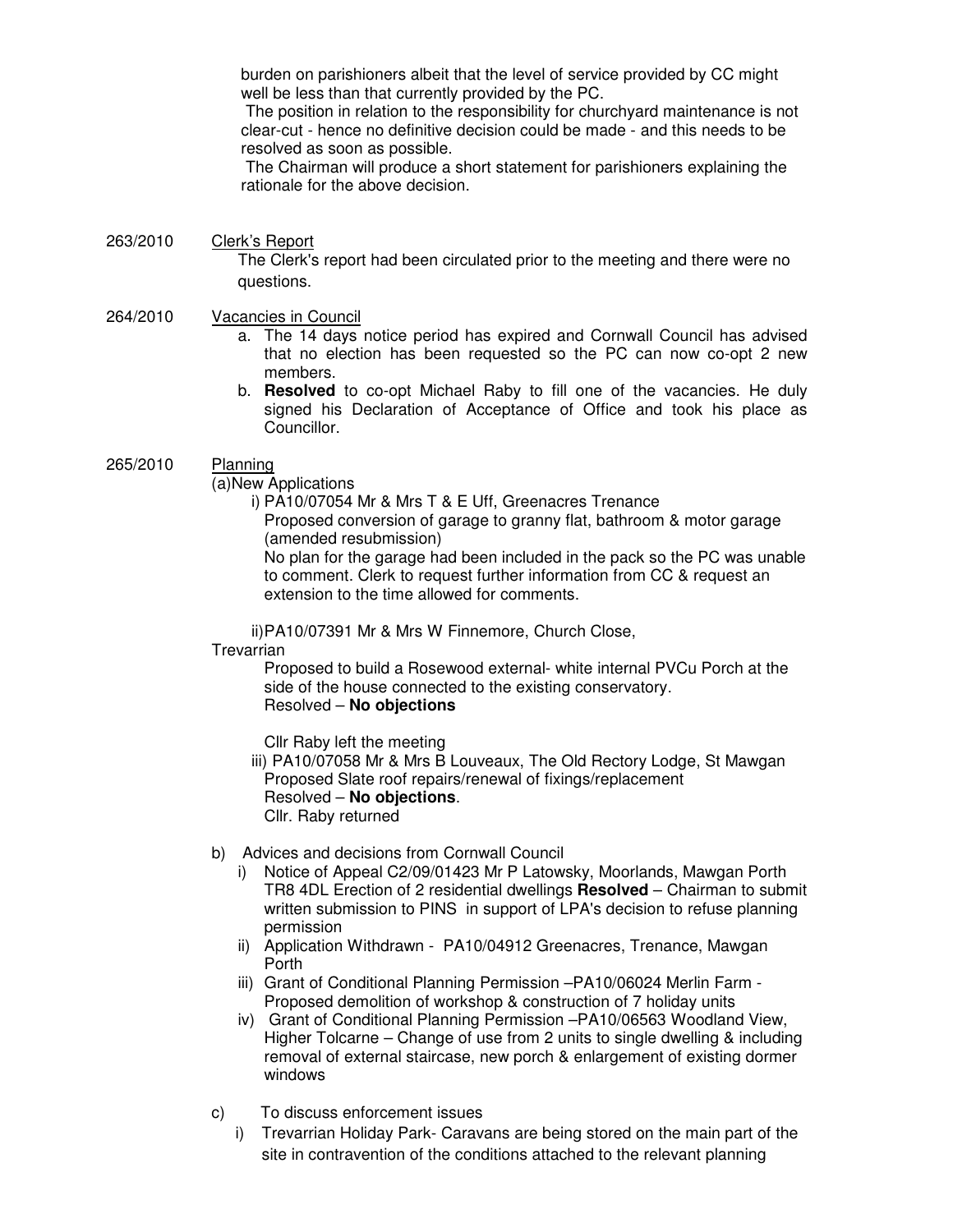permission. Furthermore, no planning application has ever been submitted for caravan storage in the summertime overflow field. Clerk to refer to CC.

- ii) Cllr Thompson advised that Cllr Fitter had let her know that CC had written to the landowner regarding the horsebox/ caravan in the field in the valley. Clerk to request update from CC. Item on January agenda.
- 266/2010 The Newquay & St Columb Community Network Forum Monthly report circulated prior to meeting. Cllr Errington reported that he was having difficulty attending these meetings due to timing. It was agreed to discuss this, along with membership of working groups & outside bodies at the January meeting.
- 267/2010 Mawgan Porth Beach
	- a. Dog bin at North Steps A decision whether to replace this bin was deferred until January pending further dialogue with CC
	- b. Disabled Access Cllr. Old confirmed he would attend to the remaining repairs when the cold weather ended. The chairman will investigate placement of large stones to prevent vehicles parking on the access.
- 268/2010 Playing Field The Chairman advised that ridge tiles were missing from the bier house & the door needs repairing or replacing. Councillors asked if this was a listed building & whether permission to repair would be needed from Mrs Young- Jamieson. The Chairman will make enquiries.

#### 269/2010 Burial Ground/Closed Cemetery a) The door for the sextons hut has been forced at some stage & needs replacing. The Chairman will instruct Kevin Snell to effect the necessary repairs. b) The Burial of the late Mary Audrey Chadwick took place on 07 December 2010

- 270/2010 Footpaths The Clerk will contact Hamish Gordon (CC) for a progress report.
- 271/2010 Standing Order Review Clerk & Cllr Mitchell to progress update of existing standing orders.

## 272/2010 Council Website Project The parish council website has now been brought up to date. Resolved that the website www.stmawganparishcouncil.org.uk be launched & feedback be requested from parishioners

## 273/2010 Other reports

- (1) The Chairman advised that planning permission had been refused by the Planning Committee for the additional hole at Merlin Golf Club
- (2) Cllr Thompson reported that she had attended the Newquay Airport Consultation meeting, but Al Titterington had already provided us with all the information.

## 274/2010 Accounts

(1)**Resolved** to pay the following accounts:

| T Michell<br> £ 669.00<br>Maintenance – November 2010 |
|-------------------------------------------------------|
|-------------------------------------------------------|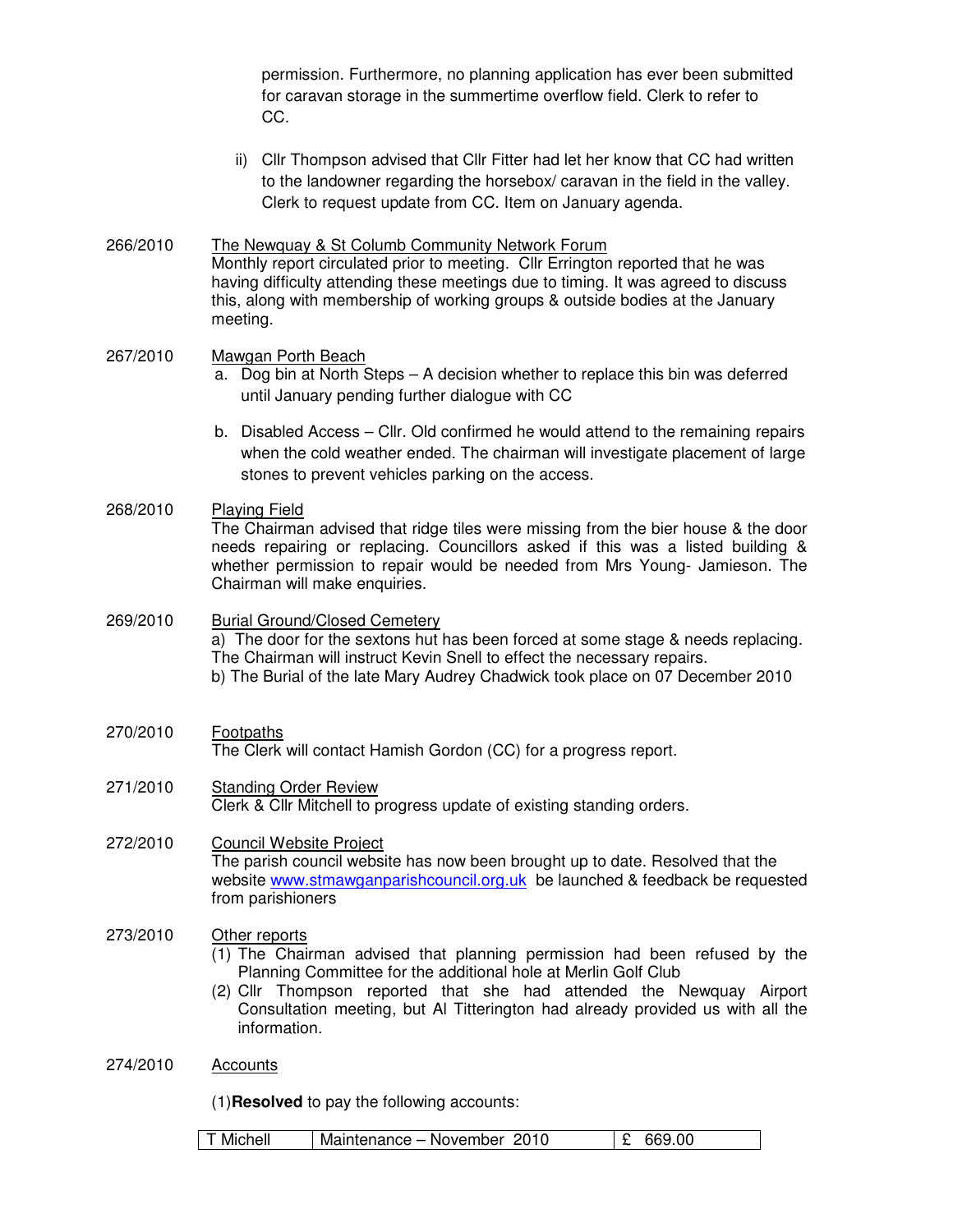| . Lee              | Clerks November Salary & expenses  |       | 466.54   |  |
|--------------------|------------------------------------|-------|----------|--|
| <b>Parish News</b> | Clerk's Parish Magazine 2010 part  |       | 5.24     |  |
| D Vickery          | Re-imbursement paint for telephone | ၂ မျာ | 74.97    |  |
|                    | box                                |       |          |  |
| <b>Parish News</b> | Clerk's Parish Magazine 2011       |       | 17.00    |  |
| otal <sup>-</sup>  |                                    |       | £1232.75 |  |

- 275/2010 Mawgan Porth Village Hall Cllr Errington left the meeting. It was **Resolved** to grant £100 towards the cost of the refurbishment Cllr Errington returned to the meeting
- 276/2010 Outstanding Highways Issues
	- a. St Eval Junction **Resolved** to request CC to carry out the 'lining only' scheme suggested by Adrian Roberts in his report dated 03 November 2010
	- b. Gritting of roads Cllrs felt that a good job had been done in St Mawgan during the recent cold spell. In Mawgan Porth, Tredragon Road was gritted after a request to CC. CC has now removed the non-essential grit bins & these are currently in the car park behind The Merrymoor Inn pending relocation as the PC sees fit.
- 277/10 Correspondence from Cornwall Council
	- a. The Future of Recycling & Waste Collections in Cornwall to respond to consultation - Online survey response by 31 December 2010. It was noted that this survey was aimed at the public rather than the PC. Notices have been put up in St Mawgan & Mawgan Porth

## Correspondence for Information - circulated

- b. Flooding & Historic Buildings English Heritage guidance
- c. Local Council Protocol with Planning and Regeneration Service Clerk & Cllr Mitchell to raise concern with CC re. imposing a veto over a decision by a local council to request a hearing at the planning committee when the view of the local council cannot be reconciled to the officers' opinion after discussion – CC seem to be removing the PC's ability to represent it's views.
- d. Building Control Newsletter November 2010
- e. Connecting Cornwall: 2030, publication of draft strategy and implementation plan.

278/10 Any Other Business – None

The meeting closed at 9.40pm

Date of next meeting – 12 January 2011 at St Mawgan Porth Community Hall at 7.30pm

Signed as a true record of the meeting

Chairman..................................................... 12 January 2011